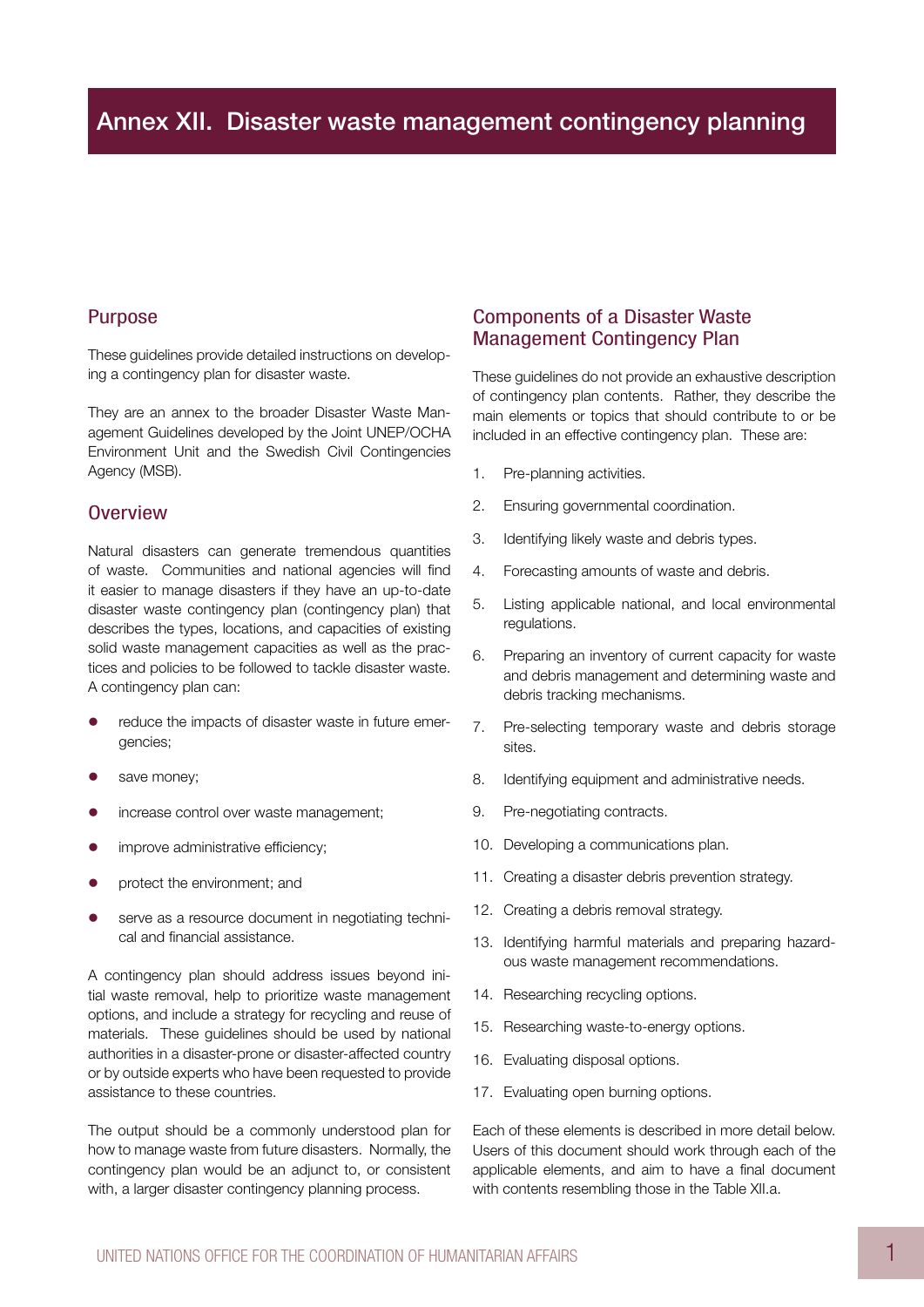### Operational requirements for waste sites

General environmental, safety, and logistical considerations include:

- **Environmental monitoring.** Areas to be used to stage vegetative debris do not typically require groundwater monitoring, but should be monitored for fires. Areas to be used to stage mixed rubble or hazardous waste may need more extensive monitoring. Consult with the national authorities for recommendations.
- **Removal of debris from the site in a timely manner.** Bio-degradeable, mixed, harmful, and hazardous waste should not be stored for extended periods of time. These types of waste should be removed daily or as soon as possible to prevent odors, vectors, human health hazards, and/or harmful emissions.
- **Limiting site access.** Some wastes that present higher levels of concern should have additional storage controls and security measures.
- **Evaluating traffic logistics** on and around the storage site.
- **Minimizing noise disruptions** to acceptable hours.

Consider the following safeguards for hazardous waste sites:

- Area should be covered with two layers of plastic sheeting, tarps, or a concrete pad.
- Fence off the area.
- **If possible, surround fenced off area with absorbent booms (to absorb any potential leaks) or sand**bags (to prevent spills from seeping into the ground).
- Use wooden pallets to raise collection bins off the ground and ascertain potential leaks.
- Provide adequate space for walking/carrying items between pallets.
- Segregate containerized gases, liquids, or solids by material type (e.g. corrosive wastes, reactive wastes). Place each material type in a separate bin or barrel, and label the bin or barrel appropriately.
- Cover collection bins or barrels with plastic liners/lids or cover the entire hazardous waste collection site with a tent to prevent water collecting in bins.
- **•** Cylinders containing compressed gas should be placed upright and be secured.
- Provide sufficient fire extinguishers for the site in case fire breaks out. Four fire extinguishers per 1000 square metres are recommended. They should be in easily accessible locations.

#### Pre-planning activities

The following activities are recommended before starting on the contingency plan:

- 1. **Understand requirements.** Understand national requirements for public assistance eligibility and possible approval processes for international assistance.
- 2. Assemble a team. Identify a team of individuals who will work together to prepare the plan. The team should include planning officials, emergency management

officials, environmental officials and first responders. If possible, the team should also include officials from communities that have experienced disasters in the past. In some places it may be beneficial to invite officials from neighbouring countries that have experienced disasters.

3. Design a process for review and development. The team should establish how the plan will be created and who, beyond the team, should review it, such as neighbouring communities and NGOs, waste haulers and other stakeholders.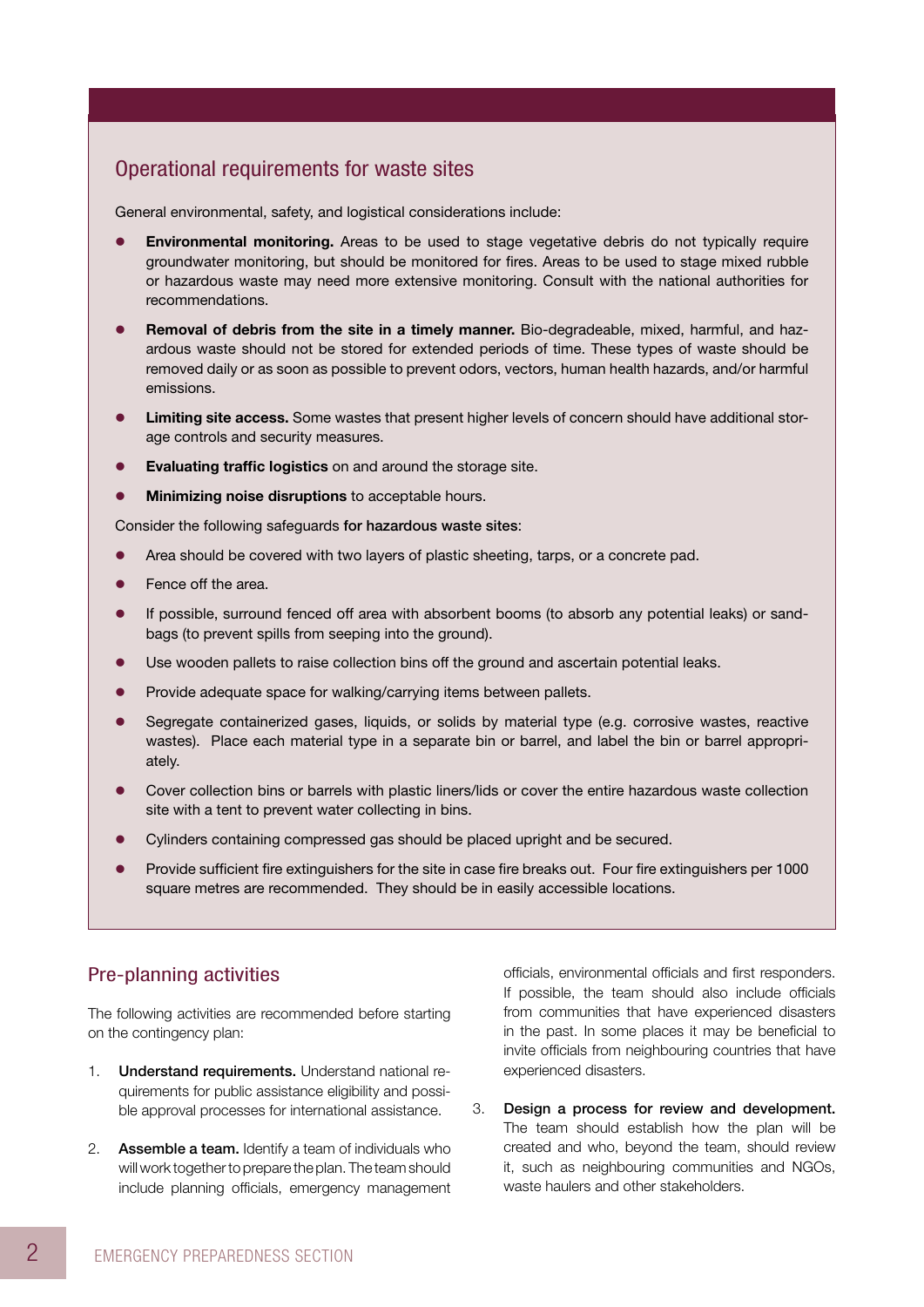4. Develop a schedule for updating. A schedule for updating should be incorporated in the contingency plan to ensure that it reflects current practices, policies and current organizational structures.

### Coordinating external assistance at government level

In an event of disaster, local officials must know whom to contact for assistance and understand the roles and responsibilities of external agencies involved in the response to effectively coordinate recovery efforts. This is true for disaster waste and emergency coordination in general. Effective coordination requires:

- 1. a commonly understood description of who is responsible for what, where and when and an identification of relationships between relevant authorities and/or departments;
- 2. an up-to-date contact list with the names and emergency contact details of relevant people;
- 3. the designation of a waste manager and support team;
- 4. the identification of available resources (staff and equipment); and
- 5. a description of any existing mutual aid agreements with agencies/organizations involved in response.

The following checklist is useful for preparing for a coordinated response:

- **Step 1:** Develop a document that lists authorities that are relevant to DWM and describes the interdepartmental relationships between them. For example: who has overall responsibility for disaster waste following a disaster? What entities are engaged in the physical cleanup? What are the relationships between national, regional and local government?
- Step 2: Develop a contact list of all key stakeholders. Identify who will manage the list to ensure that it is current.
- Step 3: Based on the above relationships, designate a waste management team whose lines of authority are clear.
- Step 4: Outline and evaluate potential specific disaster scenarios and develop response action checklists by disaster for debris and waste management.
- Step 5: Ensure relevant actors are familiar with emergency plans, procedures and standardized emergency management systems through dissemination and training where needed.
- Step 6: Identify local, regional and national agencies involved in disaster waste management and involve them in the planning process where possible.

### Identify types of debris and forecast amounts

The materials that will likely make up the disaster waste stream should be evaluated so that appropriate measures can be put in place to address them in the event of a disaster. In order to guide the considerations needed a tool for waste needs assessment in the emergency phase (Table XII.a) is attached.

Some types of debris result more frequently from certain types of natural disasters. Typhoons and hurricanes, for example, create different waste and different volumes of waste than floods or volcano eruptions.

Table XII.b. describes the characteristics of debris that can be expected from a variety of hazards.

### Forecast the amount of disaster waste

The following can be used to estimate likely amounts of disaster waste:

**• Household waste.** Day-to-day household waste will be approximately the same per capita as before the disaster.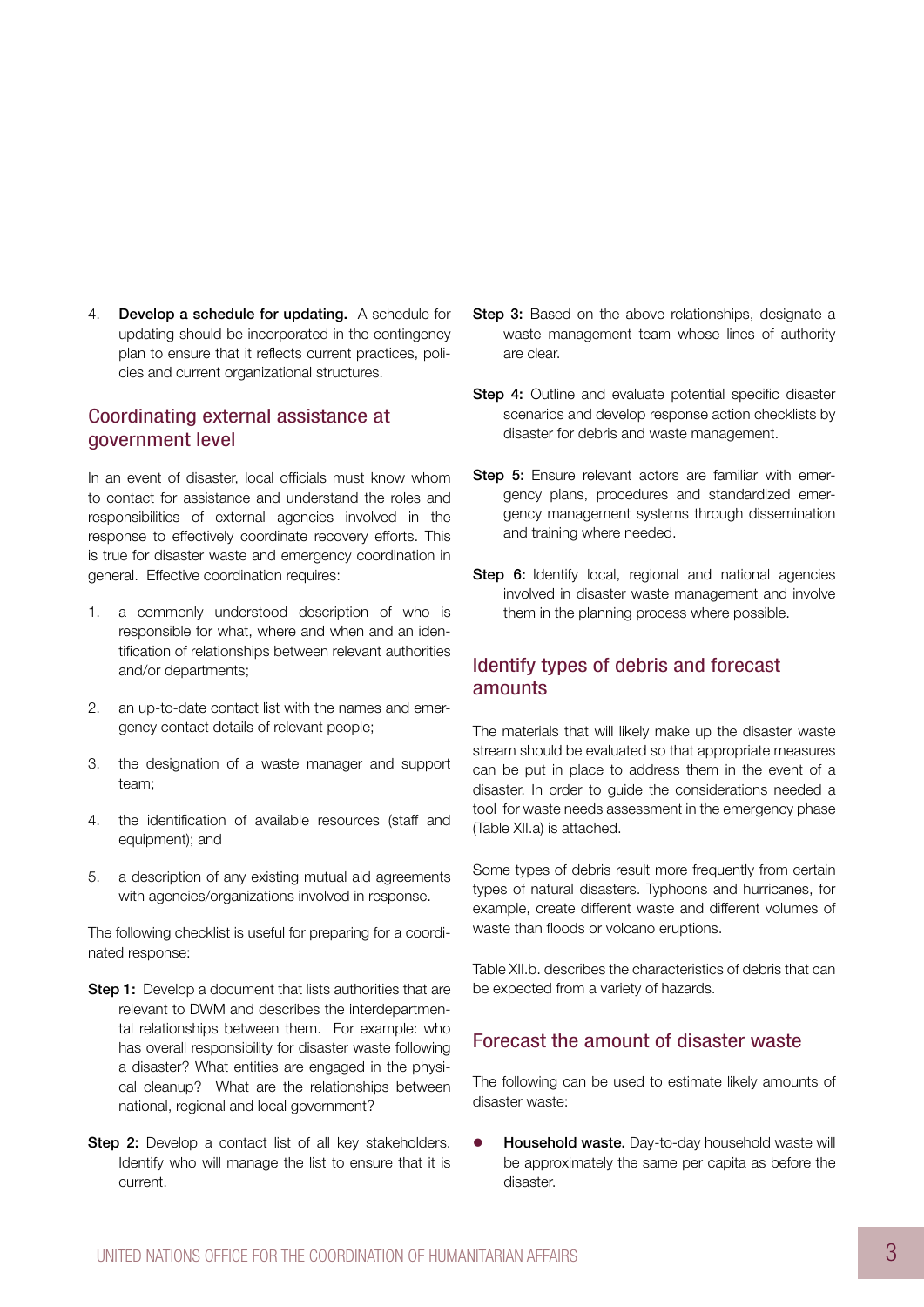| Table XII.a. A tool for waste needs assessment in the<br>emergency phase |     |    |            |                                                                     |  |  |  |  |
|--------------------------------------------------------------------------|-----|----|------------|---------------------------------------------------------------------|--|--|--|--|
| People in the affected area                                              |     |    |            | comments                                                            |  |  |  |  |
| Estimate percentage                                                      |     |    | %          |                                                                     |  |  |  |  |
| <b>IDP</b> camps                                                         |     |    |            |                                                                     |  |  |  |  |
| How many IDP camps are established?                                      |     |    | Nos        |                                                                     |  |  |  |  |
| Estimate percentage of population staying in<br>the camps                |     |    | %          |                                                                     |  |  |  |  |
| How is waste management arranged?                                        |     |    | <b>Nos</b> |                                                                     |  |  |  |  |
| Collection                                                               |     |    |            | //bins//<br>// street pile//<br>// others -what//                   |  |  |  |  |
| Treatment                                                                |     |    |            | //dump-sites// //open burning//<br>//others<br>$-$ what//           |  |  |  |  |
| Estimate the amount of IDP waste collected                               |     |    | %          |                                                                     |  |  |  |  |
| Immediate needs                                                          |     |    |            |                                                                     |  |  |  |  |
| <b>Condition of buildings</b>                                            |     |    |            | comments                                                            |  |  |  |  |
| Estimate total destruction as percentage                                 |     |    | %          |                                                                     |  |  |  |  |
| Estimate intact buildings as percentage                                  |     |    | %          |                                                                     |  |  |  |  |
| Which is the main construction material used<br>in the disaster area?    |     |    |            | //Concrete//<br>//bricks//<br>//board//<br>$\prime\prime$<br>tins// |  |  |  |  |
| Estimate the total amount of rubble and debris<br>from buildings         |     |    | m3         | square metres covered x high                                        |  |  |  |  |
| Immediate needs                                                          |     |    |            |                                                                     |  |  |  |  |
| Conditions of other infrastructure. Are:                                 | yes | no |            | comments                                                            |  |  |  |  |
| Roads and streets functioning?                                           |     |    | %          | If not, describe damage and debris potential<br>in separate sheet   |  |  |  |  |
| Water distribution functioning?                                          |     |    | %          |                                                                     |  |  |  |  |
| Waste water collection and drainage<br>functioning?                      |     |    | %          |                                                                     |  |  |  |  |
| Land line telecommunications functioning?                                |     |    | %          |                                                                     |  |  |  |  |
| Mobile telephones functioning?                                           |     |    | %          |                                                                     |  |  |  |  |
| Internet functioning?                                                    |     |    | %          |                                                                     |  |  |  |  |
| Electricity distribution functioning?                                    |     |    | %          |                                                                     |  |  |  |  |
| Immediate needs                                                          |     |    |            |                                                                     |  |  |  |  |

*Continued...*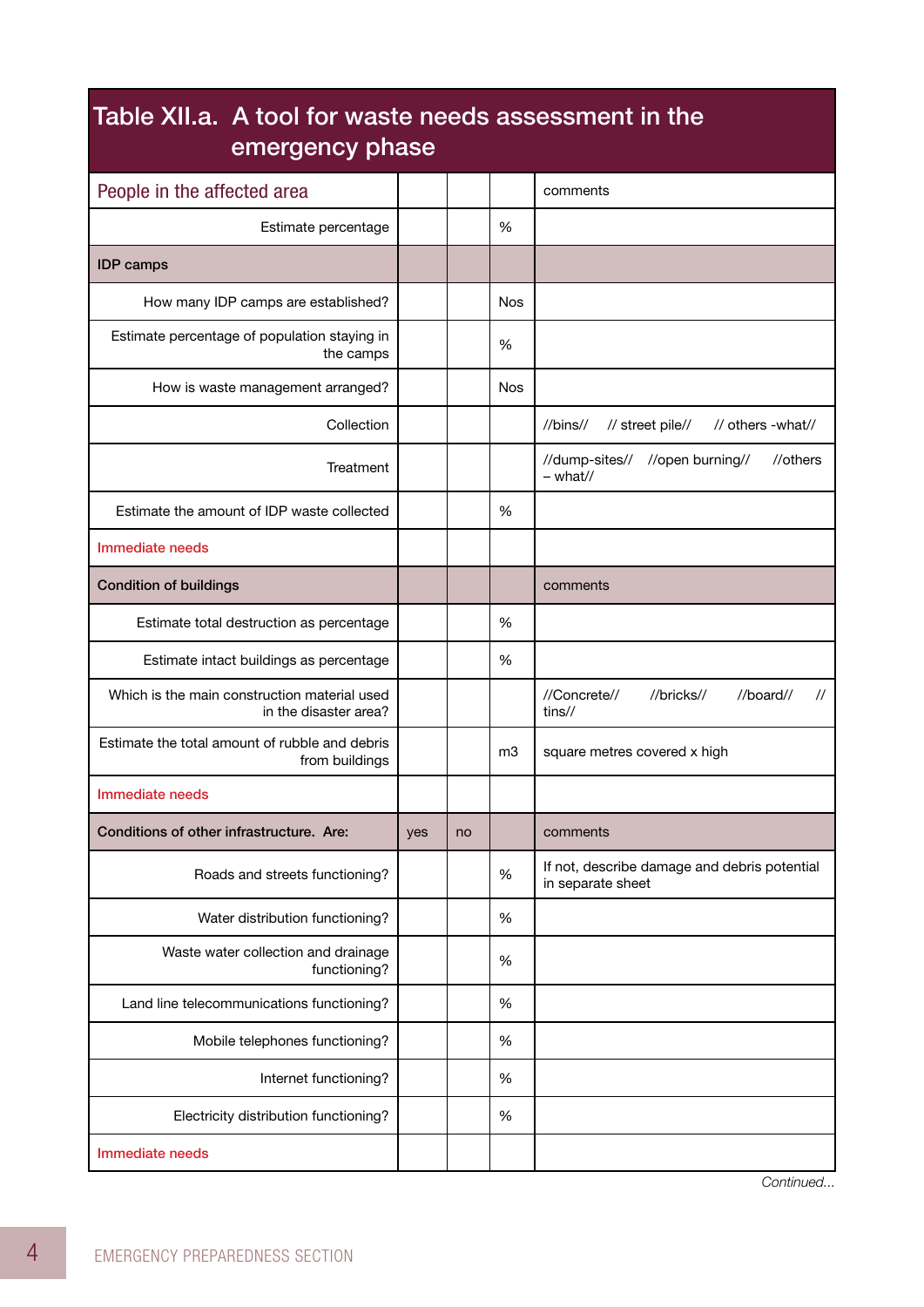| Table XII.a, continued                                                                  |            |           |     |                                             |
|-----------------------------------------------------------------------------------------|------------|-----------|-----|---------------------------------------------|
| Hospitals and health care centers                                                       | <b>Yes</b> | <b>No</b> |     | Comments                                    |
| Are hospitals and clinics functioning?                                                  |            |           |     |                                             |
| Is their waste being managed?                                                           |            |           |     | If yes go to health-care sheet              |
| Is there information about infectious waste?                                            |            |           |     | If yes go to health-care sheet              |
| Is there information about other health-care waste?                                     |            |           |     |                                             |
| Are there temporary clinics/hospitals?                                                  |            |           |     | If yes go to health-care sheet              |
| If so, many beds (capacity) do they have?                                               |            |           |     |                                             |
| Is there any information about waste collection from<br>the temporary hospitals/clinics |            |           |     | if yes go to health-care sheet              |
| Immediate needs                                                                         |            |           |     |                                             |
| Industries and other commercial activities                                              | Yes        | <b>No</b> |     | comments                                    |
| What kind of industries were located in the disaster<br>area?                           |            |           |     | Give details on the industrial waste sheet! |
| Are they intact?                                                                        |            |           |     |                                             |
| Is there any information about input chemicals?                                         |            |           |     | Give details on the industrial waste sheet! |
| Is there any information about hazardous waste?                                         |            |           |     | Give details on the industrial waste sheet! |
| Immediate needs                                                                         |            |           |     |                                             |
| Municipal waste management                                                              | Yes        | <b>No</b> |     | comments                                    |
| To what extent has it recovered and is it functioning?                                  |            |           | %   |                                             |
| Are waste management vehicles intact?                                                   |            |           | nos | if no: describe the problems                |
| Are employees alive and still in the area?                                              |            |           |     |                                             |
| Is there fuel available for the vehicles?                                               |            |           |     |                                             |
| Is the dumpsite intact?                                                                 |            |           |     | If no: describe the problems                |
| Are the access-roads to the dumpsite intact?                                            |            |           |     | If no: describe the problems                |
| Are there any temporary dump-sites?                                                     |            |           |     |                                             |
| If so, where are they located?                                                          |            |           |     |                                             |
| Are there any other waste treatment plants in the<br>area?                              |            |           |     | If yes: describe                            |
| Immediate needs                                                                         |            |           |     |                                             |
| Hazardous waste                                                                         | <b>Yes</b> | <b>No</b> |     |                                             |
| HW among industrial debris and rubble                                                   |            |           |     | be aware of the risk for asbestos!          |
| HW from industries                                                                      |            |           |     |                                             |
| Hazardous and electronic waste from telecom                                             |            |           |     |                                             |
| Hazardous and electronic waste from electrical grid                                     |            |           |     |                                             |
| Hazardous and electronic waste from<br>municipal waste                                  |            |           |     |                                             |
| <b>Prompt needs</b>                                                                     |            |           |     |                                             |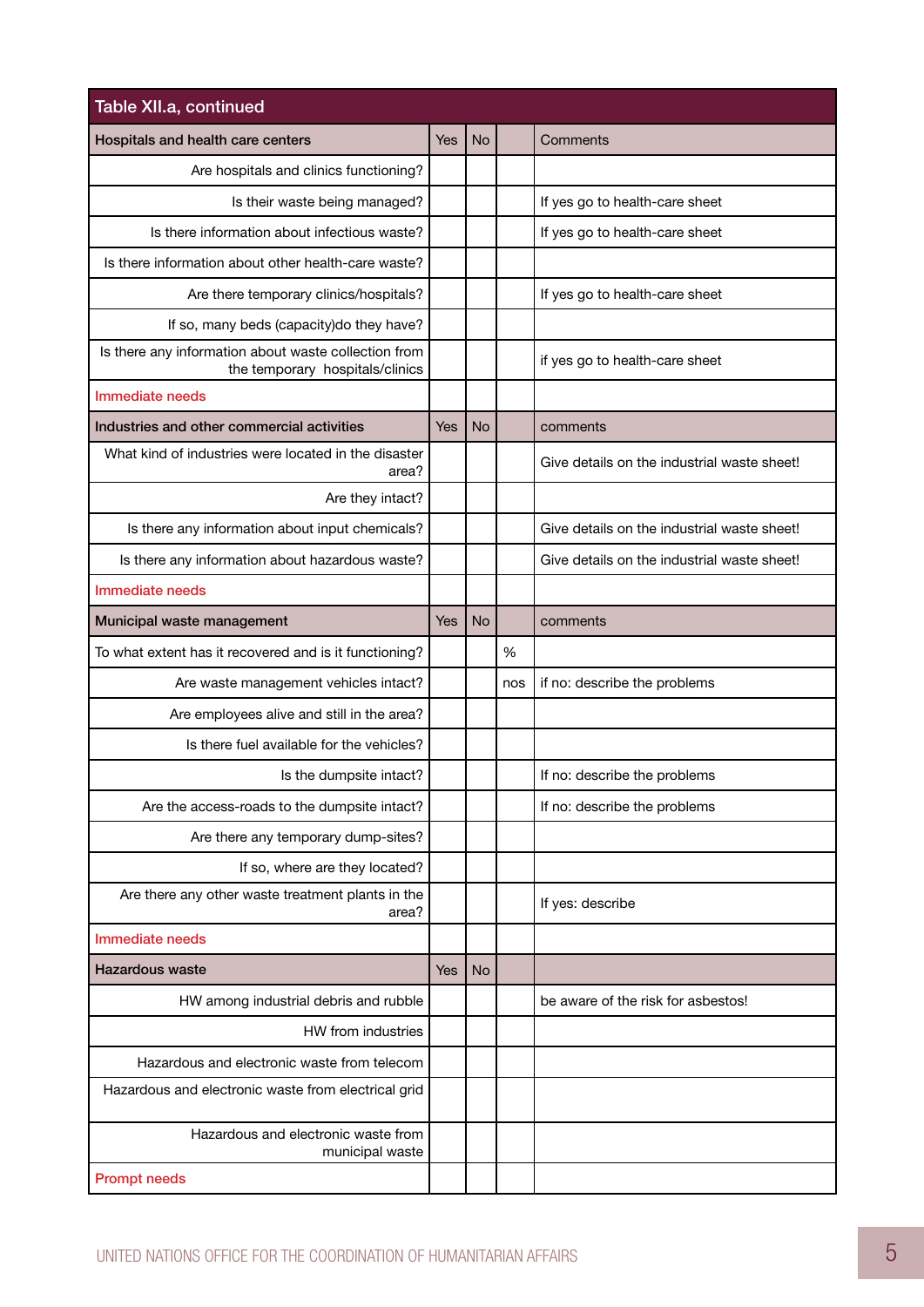| Table XII.a, continued                       |                                   |  |  |  |  |  |
|----------------------------------------------|-----------------------------------|--|--|--|--|--|
| Infrastructure debris assessment             |                                   |  |  |  |  |  |
|                                              | Notes                             |  |  |  |  |  |
| Roads                                        |                                   |  |  |  |  |  |
| Tar road debris                              |                                   |  |  |  |  |  |
| Dirt road debris                             |                                   |  |  |  |  |  |
| <b>Streets</b>                               |                                   |  |  |  |  |  |
| Tar street debris                            |                                   |  |  |  |  |  |
| Mud street debris                            |                                   |  |  |  |  |  |
| Water distribution system                    |                                   |  |  |  |  |  |
| Debris from water works                      |                                   |  |  |  |  |  |
| Pipes                                        |                                   |  |  |  |  |  |
| Wastewater collection system                 |                                   |  |  |  |  |  |
| Debris from waste waster<br>treatment plants |                                   |  |  |  |  |  |
| Pipes                                        |                                   |  |  |  |  |  |
| Other drainage systems                       |                                   |  |  |  |  |  |
| Debris from broken drains                    |                                   |  |  |  |  |  |
| Waste clogging the drains                    |                                   |  |  |  |  |  |
| Landline telecommunication                   |                                   |  |  |  |  |  |
| Poles                                        |                                   |  |  |  |  |  |
| Dig down cable                               |                                   |  |  |  |  |  |
| Open hanging cable                           |                                   |  |  |  |  |  |
| Mobile telecommunication                     |                                   |  |  |  |  |  |
| Antenna masts                                | Electronic waste on downed masts  |  |  |  |  |  |
| Others                                       |                                   |  |  |  |  |  |
| Internet                                     |                                   |  |  |  |  |  |
| Dig down cable                               |                                   |  |  |  |  |  |
| Open hanging cable                           |                                   |  |  |  |  |  |
| <b>Electricity grid</b>                      |                                   |  |  |  |  |  |
| Poles                                        |                                   |  |  |  |  |  |
| Dig down cable                               |                                   |  |  |  |  |  |
| Open hanging cable                           |                                   |  |  |  |  |  |
| <b>Transformers</b>                          | Electronic waste, transformer oil |  |  |  |  |  |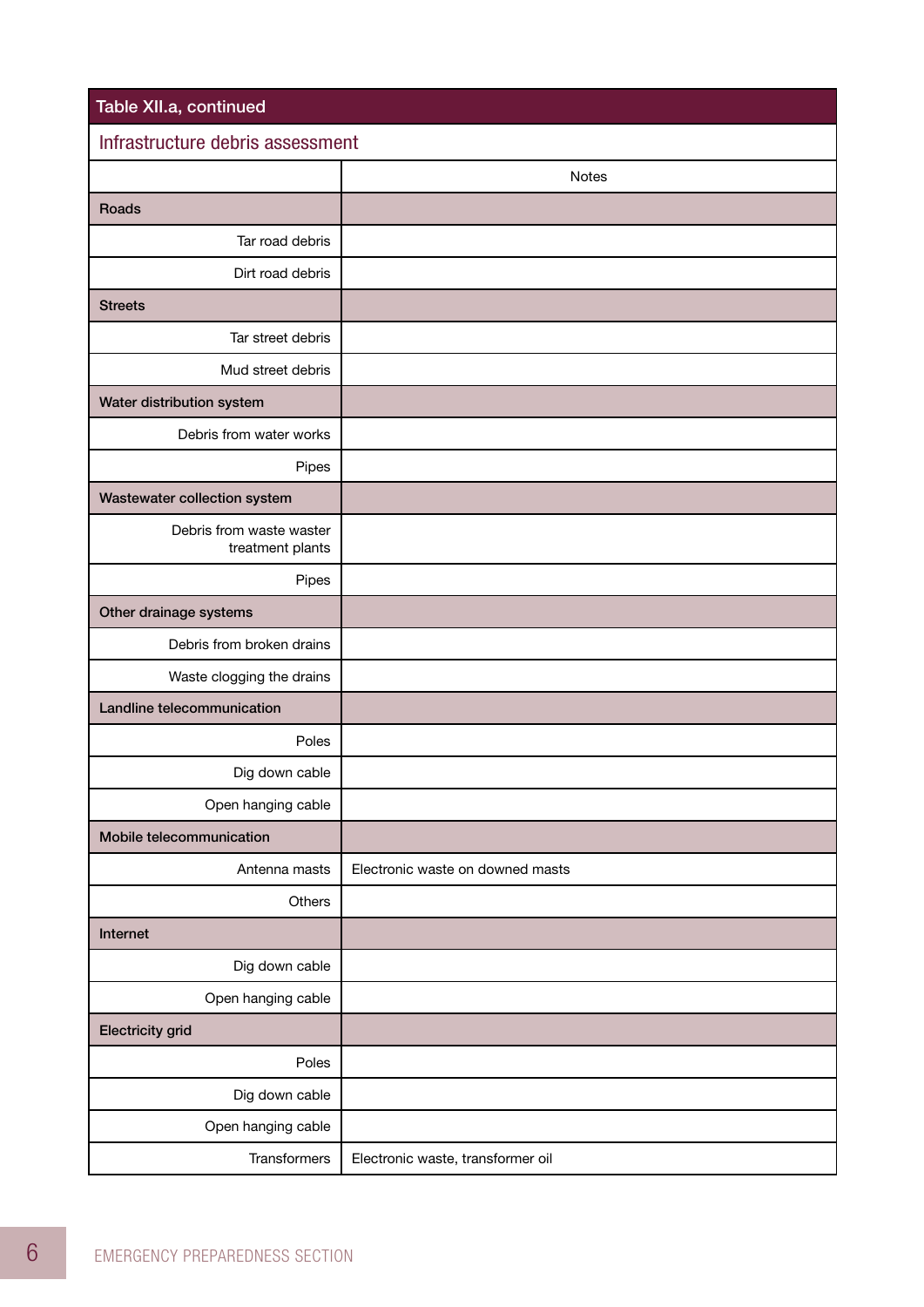| Table XII.a, continued                                                                  |                |                                                           |                  |
|-----------------------------------------------------------------------------------------|----------------|-----------------------------------------------------------|------------------|
| Healthcare waste assessment                                                             |                |                                                           |                  |
| Estimate from a few hospitals/clinics                                                   |                | <b>Notes</b>                                              |                  |
| Is the waste taken care of?                                                             |                |                                                           |                  |
| Segregation?                                                                            |                |                                                           |                  |
| Collection?                                                                             |                |                                                           |                  |
| Treatment?                                                                              | //dump-sites// | //engineered dump-sites//                                 | //incineration// |
| Is there any information about infectious waste?                                        |                |                                                           |                  |
| Segregation?                                                                            |                |                                                           |                  |
| Collection?                                                                             |                |                                                           |                  |
| Treatment?                                                                              | //dump-sites// | //engineered dump-sites// //incineration//                |                  |
| Is there any information about other waste from<br>hospitals and clinics?               |                |                                                           |                  |
| Segregation?                                                                            |                |                                                           |                  |
| Collection?                                                                             |                |                                                           |                  |
| Treatment?                                                                              |                | //dump-sites// //engineered dump-sites// //incineration// |                  |
| Are there any temporary clinics/hospitals?                                              |                |                                                           |                  |
| How many beds do they cover?                                                            |                |                                                           |                  |
| Estimate the generation of<br>healthcare waste                                          |                |                                                           |                  |
| Estimate the composition of the waste                                                   |                |                                                           |                  |
| Is there any information about waste collection<br>from the temporary hospitals/clinics |                |                                                           |                  |
| Segregation?                                                                            |                |                                                           |                  |
| Collection?                                                                             |                |                                                           |                  |
| Treatment?                                                                              | //dump-sites// | //engineered dump-sites//                                 | //incineration// |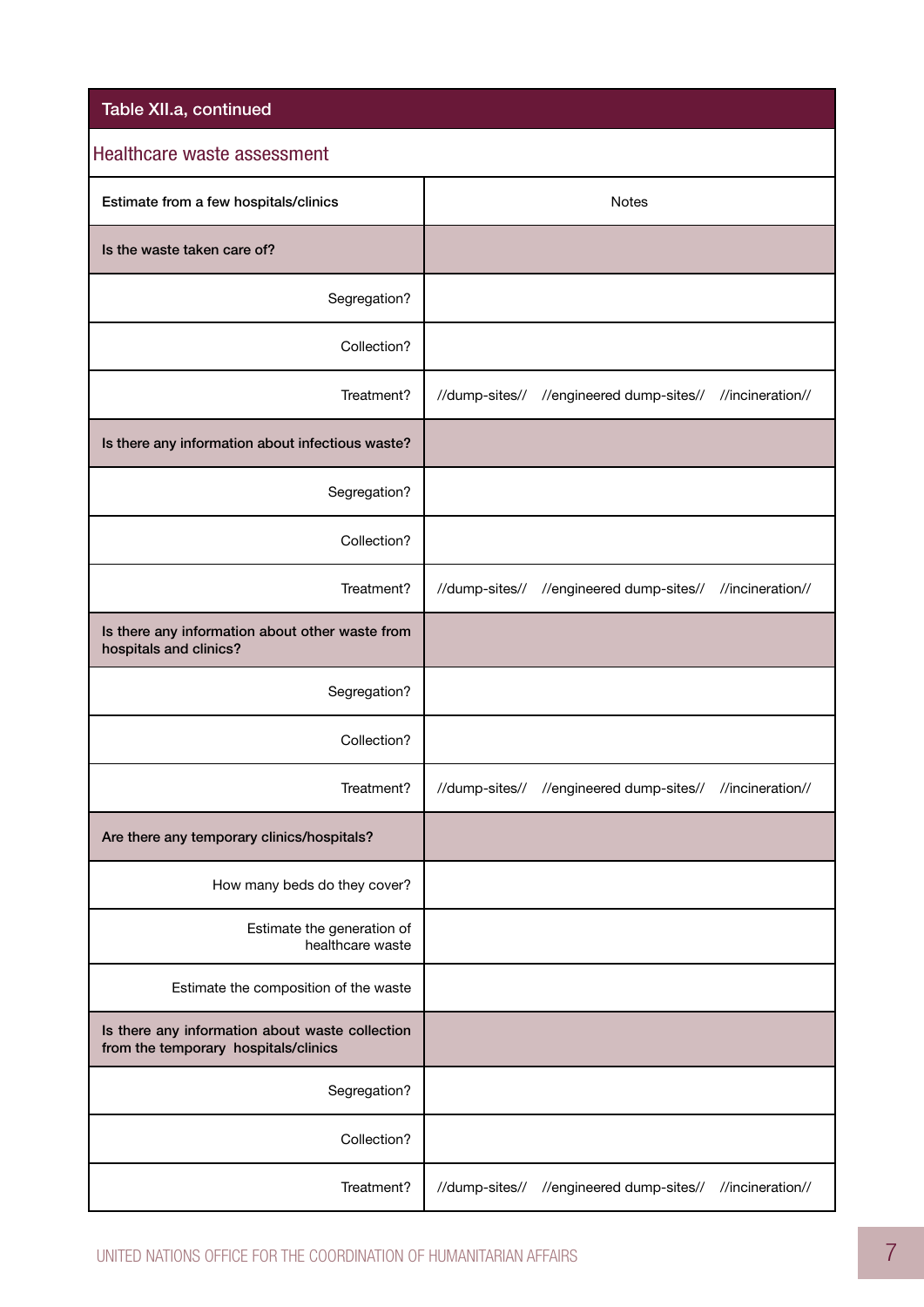#### Table XII.a, continued

#### Industrial waste assessment

This form is to map the most immediate facts about the industries. Fill in for all facilities for which you can gather details.

The information will serve as indications for waste prioritization.

There might be fluids stored in tanks or oil drums. Such fluids should be considered hazardous until more is known. Rubble from collapsed industries may be contaminated with hazardous material such as asbestos and chemicals.

|                                     | Yes | No | Indication     | Part of<br>disaster waste | List |
|-------------------------------------|-----|----|----------------|---------------------------|------|
| Name of the plant/equivalent        |     |    |                |                           |      |
| Used raw material                   |     |    |                |                           |      |
| Used energy sources                 |     |    |                |                           |      |
| Products                            |     |    |                |                           |      |
| Normal flow of waste                |     |    |                |                           |      |
| Composition                         |     |    |                |                           |      |
| Known generation of hazardous waste |     |    |                |                           |      |
| Source of disaster waste?           |     |    | m <sup>3</sup> |                           |      |
| Disaster rubble                     |     |    | m <sup>3</sup> |                           |      |
| Name of the plant/equivalent        |     |    |                |                           |      |
| Used raw material                   |     |    |                |                           |      |
| Used energy sources                 |     |    |                |                           |      |
| Products                            |     |    |                |                           |      |
| Normal flow of waste                |     |    |                |                           |      |
| Composition                         |     |    |                |                           |      |
| Known generation of hazardous waste |     |    |                |                           |      |
| Source of disaster waste?           |     |    | m <sup>3</sup> |                           |      |
| Disaster rubble                     |     |    | m <sup>3</sup> |                           |      |
| Name of the plant/equivalent        |     |    |                |                           |      |
| Used raw material                   |     |    |                |                           |      |
| Used energy sources                 |     |    |                |                           |      |
| Products                            |     |    |                |                           |      |
| Normal flow of waste                |     |    |                |                           |      |
| Composition                         |     |    |                |                           |      |
| Known generation of hazardous waste |     |    |                |                           |      |
| Source of disaster waste?           |     |    | m <sup>3</sup> |                           |      |
| Disaster rubble                     |     |    | m <sup>3</sup> |                           |      |
| Name of the plant/equivalent        |     |    |                |                           |      |
| Used raw material                   |     |    |                |                           |      |
| Used energy sources                 |     |    |                |                           |      |
| Products                            |     |    |                |                           |      |
| Normal flow of waste                |     |    |                |                           |      |
| Composition                         |     |    |                |                           |      |
| Known generation of hazardous waste |     |    |                |                           |      |
| Source of disaster waste?           |     |    | m <sup>3</sup> |                           |      |
| Disaster rubble                     |     |    | m <sup>3</sup> |                           |      |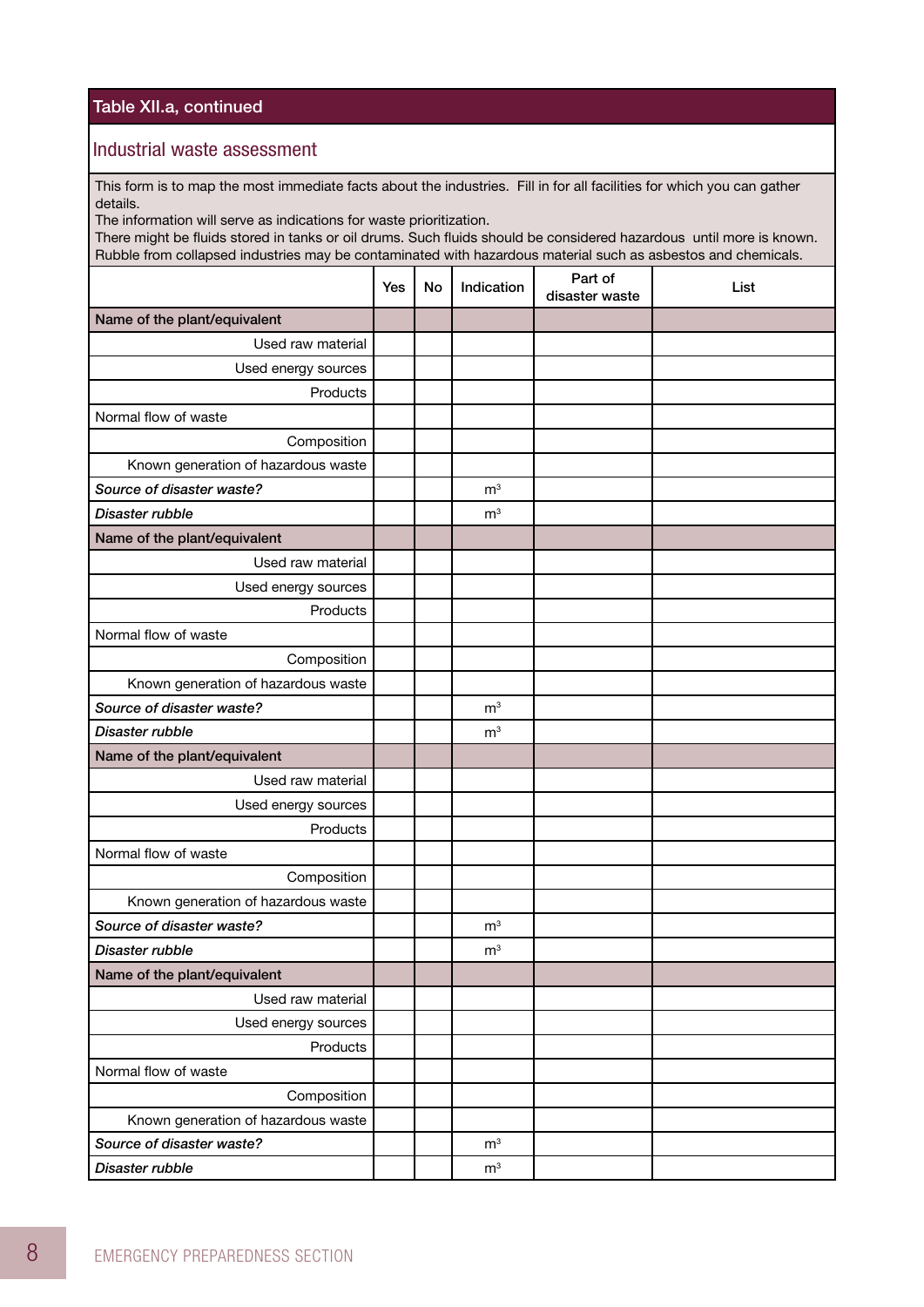# Table XII.b. Hazard types and their waste characteristics

| For the purpose of establishing a Disaster Waste Management Contingency Plan, disaster waste comprises: |  |  |  |  |
|---------------------------------------------------------------------------------------------------------|--|--|--|--|
|                                                                                                         |  |  |  |  |

| <b>Earthquakes</b>                        | Structures collapse in-situ, i.e. floor slabs collapse on top of each other, trapping waste within<br>damaged buildings and structures. This can lead to challenges in sorting out hazardous waste (e.g.<br>asbestos) from non-hazardous (e.g. general building rubble).<br>Handling waste often requires heavy machinery, which communities may not be able to afford or<br>have difficulty to access.<br>Collapsed buildings may overlap across streets, making access difficult for the search and rescue<br>and relief operations.<br>Quantities of waste are high compared to other disaster types since all building contents normally<br>become waste.                                                                                                                                                                                                 |
|-------------------------------------------|---------------------------------------------------------------------------------------------------------------------------------------------------------------------------------------------------------------------------------------------------------------------------------------------------------------------------------------------------------------------------------------------------------------------------------------------------------------------------------------------------------------------------------------------------------------------------------------------------------------------------------------------------------------------------------------------------------------------------------------------------------------------------------------------------------------------------------------------------------------|
| Flooding                                  | Floods often lead to mass displacement, which in turn requires shelters and camps and leads to<br>large volumes of household wastes.<br>Initial damage depends on the structural integrity of infrastructure, while building contents are<br>normally damaged extensively. Mould may be present and timber may have begun to rot.<br>Buildings are typically stripped by owners and waste placed on roads for collection. Waste is often<br>mixed with hazardous materials such as household cleaning products and electronic goods.<br>Flooding may bring mud, clay and gravel into affected areas, making access difficult once the<br>floodwater recedes. Removal may be required for relief and recovery operations. The mud, clay<br>and gravel may be mixed with hazardous materials, requiring further assessment before dumping.                      |
| <b>Tsunami</b>                            | Strong tsunamis can cause widespread damage to infrastructure, spreading debris over large<br>areas. Debris is often be mixed with soils, trees, bushes and other loose objects such as vehicles.<br>This makes waste difficult to handle and segregate.                                                                                                                                                                                                                                                                                                                                                                                                                                                                                                                                                                                                      |
| <b>Hurricanes</b><br>typhoons<br>cyclones | Strong winds can tear the roof off buildings, after which walls may collapse.<br>Poorly constructed houses and huts can 'fold' under roof tops. Even brick and concrete walls may<br>collapse.<br>Waste is spread across over open land, streets, and marketplaces. This roofing materials, small<br>items and dust carried by the wind. This may cause serious problems where asbestos is present<br>Ships and boats are often thrown ashore and destroyed, requiring specialized waste management.<br>Vessels that sink in harbours need to be removed.<br>Electrical and telephone grids as well as transformers containing oil and PCBs may be destroyed.                                                                                                                                                                                                 |
|                                           |                                                                                                                                                                                                                                                                                                                                                                                                                                                                                                                                                                                                                                                                                                                                                                                                                                                               |
| Conflict-<br>short-term                   | Intense, short-term conflicts can involve rockets, missiles and bombs, which, combined with land<br>combat, result in damage to buildings and infrastructure, key strategic installations being bombed<br>and/or widespread damage to industrial and residential areas.<br>Damaged infrastructure is often burnt, resulting in the destruction of most internal furnishings and<br>fittings. This reduces the quantities of debris to be managed and leaves primarily non-flammable<br>items such as concrete, bricks and stones. Bridges, roadways, railway structures etc. are often<br>targeted. Their clearing requires heavy machinery such as excavators and bulldozers.<br>Waste collection vehicles may be damaged or be commandeered for military purposes.<br>Unexploded ordnance (UXO) including undetonated landmines may be present among waste. |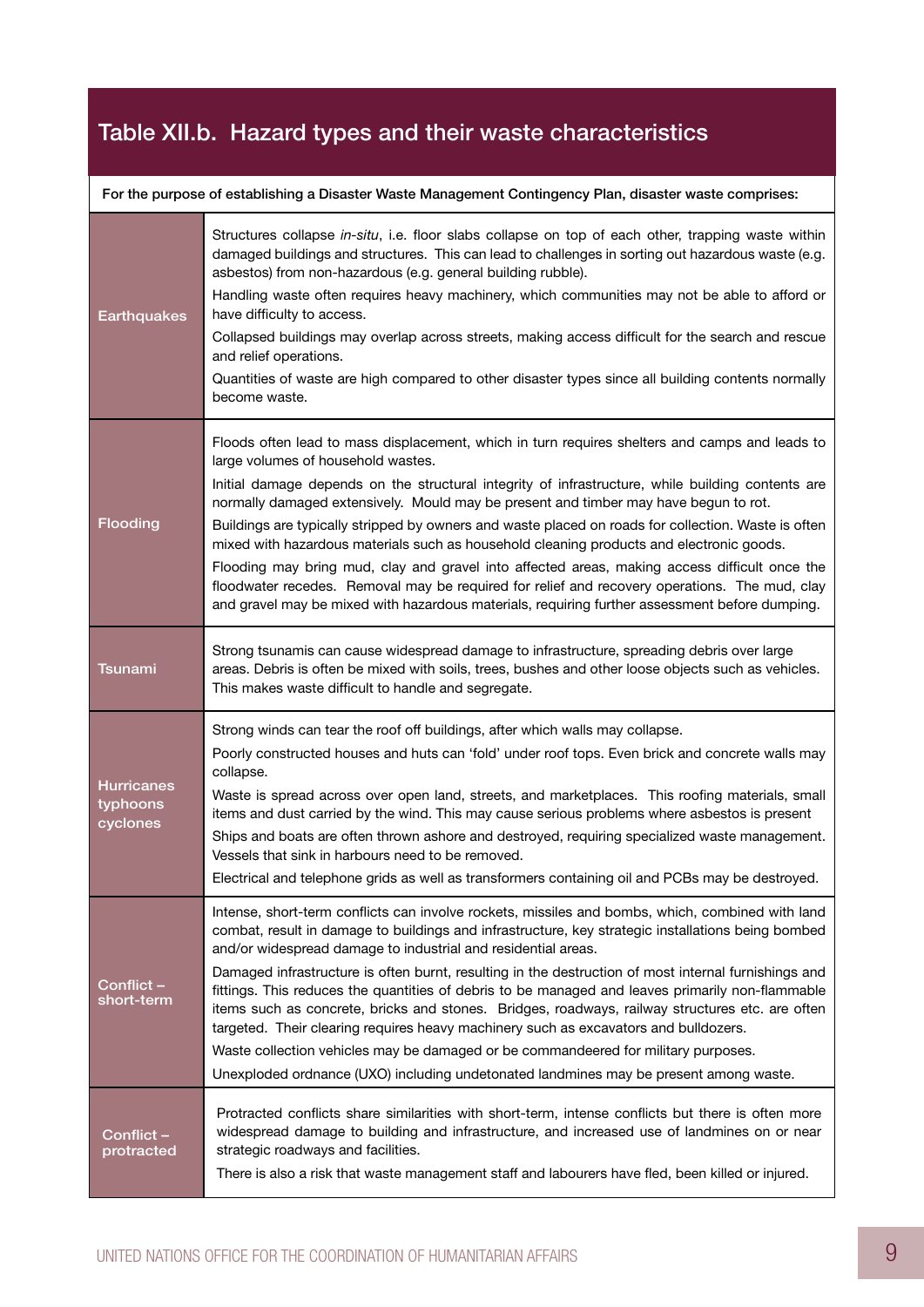### Disaster Waste Management Guidelines

- Waste from Internally Displaced Person (IDP) camps. If people are moved to IDP camps the majority of waste will be produced there, and special measures for waste management must be put in place since camp waste may include new items with increased packaging such as plastic bottles. Generally, IDP camp per capita waste generation corresponds to urban waste generation before the disaster.
- Rubble. Forecasting the amount and types of rubble generated during disasters helps planners to understand the scope of effort that will be required to ensure effective handling. These estimates can be based on previous experience or be made using forecast tools. Due to the unpredictable nature of disasters, no tool will be completely accurate. The USACE Hurricane Debris Prediction Model<sup>1</sup> helps determine the approximate volume of debris from a storm event using the formula  $Q = H<sup>*</sup>(C)<sup>*</sup>(V)<sup>*</sup>(B)<sup>*</sup>(S)$  where:

 $Q =$  estimated debris total generated in cubic yards equal to cubic metres

 $H =$  number of households, or population/3 (household  $=$  population divided by 3)

C = hurricane category factor (cat1 = 2, cat2 = 8,  $cat3 = 26$ ,  $cat 4 = 50$ ,  $cat5 = 80$ )

 $V =$  density of vegetation (1.1 for light, 1.3 for medium, 1.5 for heavy)

B = percentage of commercial structures (1.0 for light, 1.2 for medium, 1.3 for heavy)

S = precipitation factor (1.0 for none to light, 1.3 for medium to heavy)

The predicted accuracy is ±30%. This is a US model and will be even more approximate when used elsewhere but can provide a sense of the volume of rubble to be expected.

The following can also be used as a guide for the amount of rubble that be expected per building"

| $\bullet$ | Wooden house                      | 80 kg/m2  |
|-----------|-----------------------------------|-----------|
| $\bullet$ | Single storey modern brick house  | 736 kg/m2 |
| $\bullet$ | Single storey commercial building | 746 kg/m2 |
| $\bullet$ | Multi-storey commercial building  | 817 kg/m2 |

 Using these figures, a modern brick house with 86 m2 floor area will generate an estimated 63 tons of debris and rubble.

#### List applicable national and local environmental regulations

Contingency planners must be familiar with relevant national and local environmental and planning regulations. An effective contingency plan lists regulations and explains how to manage waste according to those regulations. This part of the contingency plan must include an up-todate contact list of relevant waste management and environmental officials who can be contacted in the event that guidance on the regulations is needed during cleanup.

### Inventory current capacity for waste management and determine waste tracking mechanisms

After the amount and type of disaster waste is estimated, waste management capacity in the region or disasterprone area must be evaluated.

Solid waste management facilities for disposal, recycling, reuse and combustion must be inventoried, along with their capacity to handle different types of waste. There is

*<sup>1</sup> USACE model results should be used while keeping in mind three considerations: first, the volume of debris*  estimated is a total amount of debris from a storm largely based on residential sources with limited consideration *of non-residential sources. Second, the model cannot take into account minor variations in storm intensity. Third, the model does not account for debris that might result from flooding caused by storm-related rainfall.*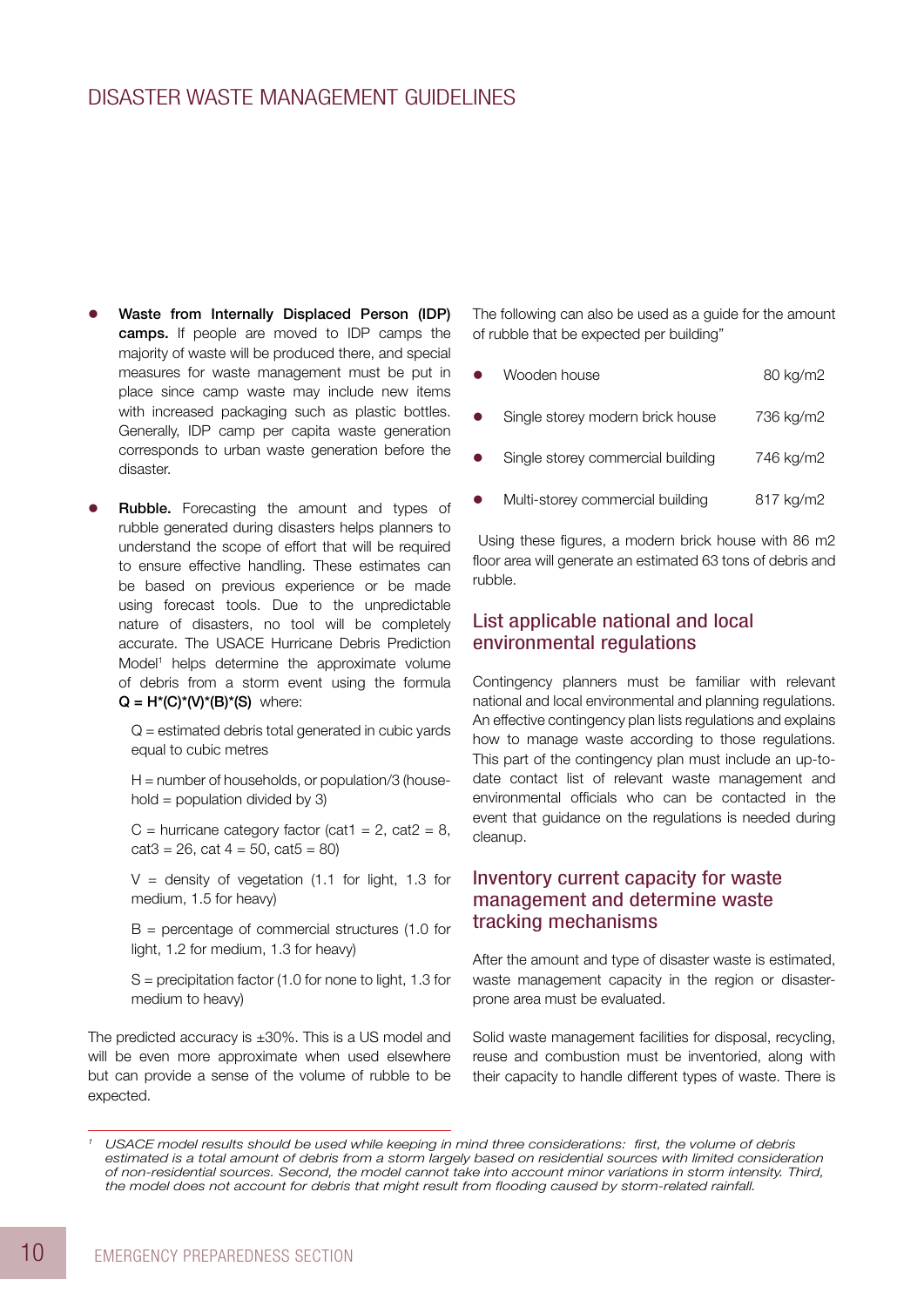a particular need to understand the capacity of hazardous waste and health-care waste management facilities.

The capacity of the facilities that manage waste in excess of normal or permitted daily load should also be evaluated. Contact details for solid waste facilities within reasonable distance of disaster prone areas should be listed along with the facilities' locations, including global positioning system (GPS) coordinates. Lists of other relevant service providers (e.g. demolition contractors, refrigerant removers, electronics processors, etc.) should also be included.

Natural disasters can impact transportation routes. It is therefore necessary to evaluate a range of options for transporting waste. Depending on the local context, consider other forms of transportation beyond trucks, such as tricycles and donkey carts. Depending on the expected amount of waste, long distance transportation needs can be considered.

If there is insufficient capacity to manage the predicted amount of waste, facilities outside of the immediate area can be contacted, and ad hoc solid waste management facilities can be identified.

Identifying these areas in advance allows time to undertake any necessary environmental assessments.

Mutual aid agreements can be established with neighbouring communities or municipalities in advance of a natural disaster to ensure additional waste management capacity.

The military normally represents a substantial capacity in waste and debris hauling, as well as transportation. It can, where appropriate, be involved in the contingency plan.

The contingency plan should identify how waste can be monitored and tracked. Tracking is important to: 1) determine the amount of waste from the disaster 2) determine the capacity being used and remaining at various waste management locations and 3) pay waste haulers, who are normally paid according to the quantity of waste transported.

Contract waste haulers can be identified in advance.

Therefore, provisions in the contingency plan can be made for measuring truck carrying capacity and assigning each truck a number before the truck is allowed to collect disaster debris so that the amount it collects can be tracked. Trucks can then be monitored at the receiving facility.

#### Pre-select debris management sites

A single typhoon, hurricane or flood can generate more waste than some communities typically manage in a year, making it important to pre-select temporary sites for storing, sorting, and processing waste. Parks, playgrounds, sport-fields may be designated for this purpose.

Locating temporary deposit sites must take in account, however, that open and well prepared sites close to the damaged areas are also potential sites for IDP camps.

As a rule of thumb 400,000 square metres of land are needed to process one million cubic metre of waste. This will vary according to the processing method used.

Sites should:

- not be in a floodplain or wetland;
- $\bullet$  be of appropriate size for anticipated waste;
- have appropriate topography and soil type. Work with national and local environmental agencies to determine what this means in the area under consideration;
- $\bullet$  be located at a safe distance from potable water wells and rivers, lakes, and streams. Work with national and local environmental agencies to determine appropriate setback distances;
- $\bullet$  have controls to mitigate storm water runoff, erosion, fires and dust;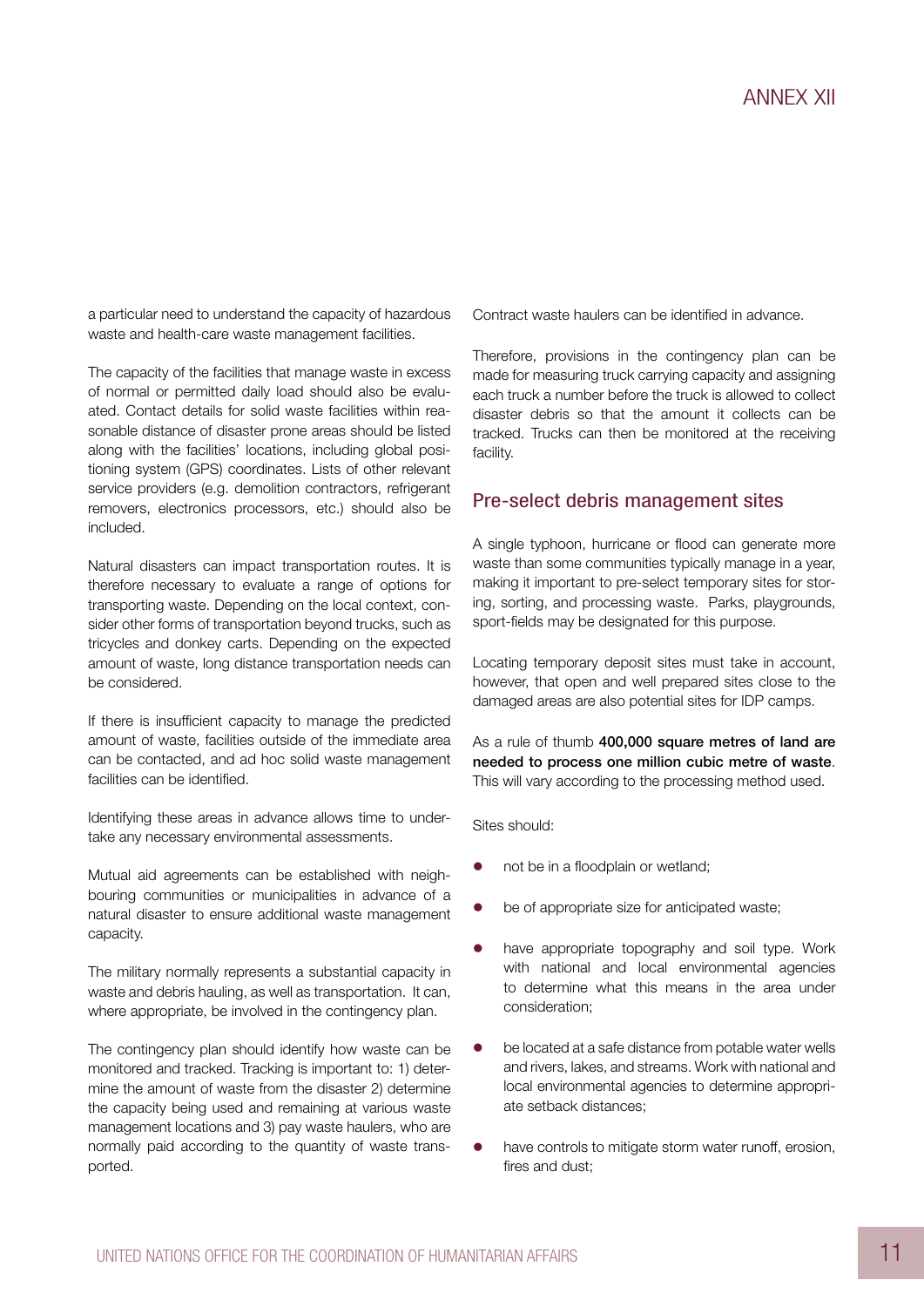### Disaster Waste Management Guidelines

- be free from obstructions such as power and pipe lines;
- have limited access with only certain areas (e.g. for drop-off) open to the public;
- be located close to the disaster-prone area, but at a safe distance from residences, infrastructure, and businesses that could be affected by site operations during the recovery period; or
- preferably be on public land because approval for this use is generally easier to obtain. However, private land may be convenient and logistically necessary. In this case, consider agreements with private land owners in advance to ensure the use of the areas needed.

The condition of temporary sites should be evaluated and documented prior to use. It is advisable to assess the soil, groundwater and/or surface water prior to receiving waste and to re-establish pre-existing conditions once the site is no longer needed.

### Identify equipment and administrative needs

Contingency plans should identify the types of equipment and supplies needed. An indicative list is provided below. If a large number of vehicles and fuel-dependent equipment is needed, consider possible implications from a fuel shortage due to the disaster.

Primary needs for initial response:

- safety items/personal protective equipment (first aid kits, safety vests, work gloves, protective boots etc.)<sup>2</sup>;
- torches and flashlights;
- chainsaws;
- debris/earth moving equipment, such as skid-steer loaders, front loaders, excavators and grapplers;
- dump trucks and roll-off trucks;
- flares:
- **•** flags, small and brightly coloured;
- $\bullet$  fuel:
- **•** generators;
- handheld Geographical Positioning System (GPS) units to record waste locations;
- handheld radios, cell phones, satellite phones, and/ or wireless handheld devices;
- batteries;
- notebooks and cameras;
- road signs to direct debris hauler traffic; and
- vehicle repair equipment.

Secondary needs for waste processing:;

- mobile incinerator for infectious waste or construction material to build a temporary incinerator.;
- $\bullet$  cranes with cables and magnets;
- dumpsters and hoppers;
- $\bullet$  forklifts:
- liack hammers:
- $\bullet$  jaw crushers and/or compactors;
- pallets:

*<sup>2</sup> A website provided by the US Occupational Safety and Health Administration (OSHA) include a "Hurricane eMatrix" on worker safety during the management of disaster debris. The tool identifies types of necessary personal protective equipment and operational considerations. Although the matrix was designed for use after hurricanes, much of the recommendations can apply to the management of debris generated from other natural disasters. The list below is an interpretation for this document.*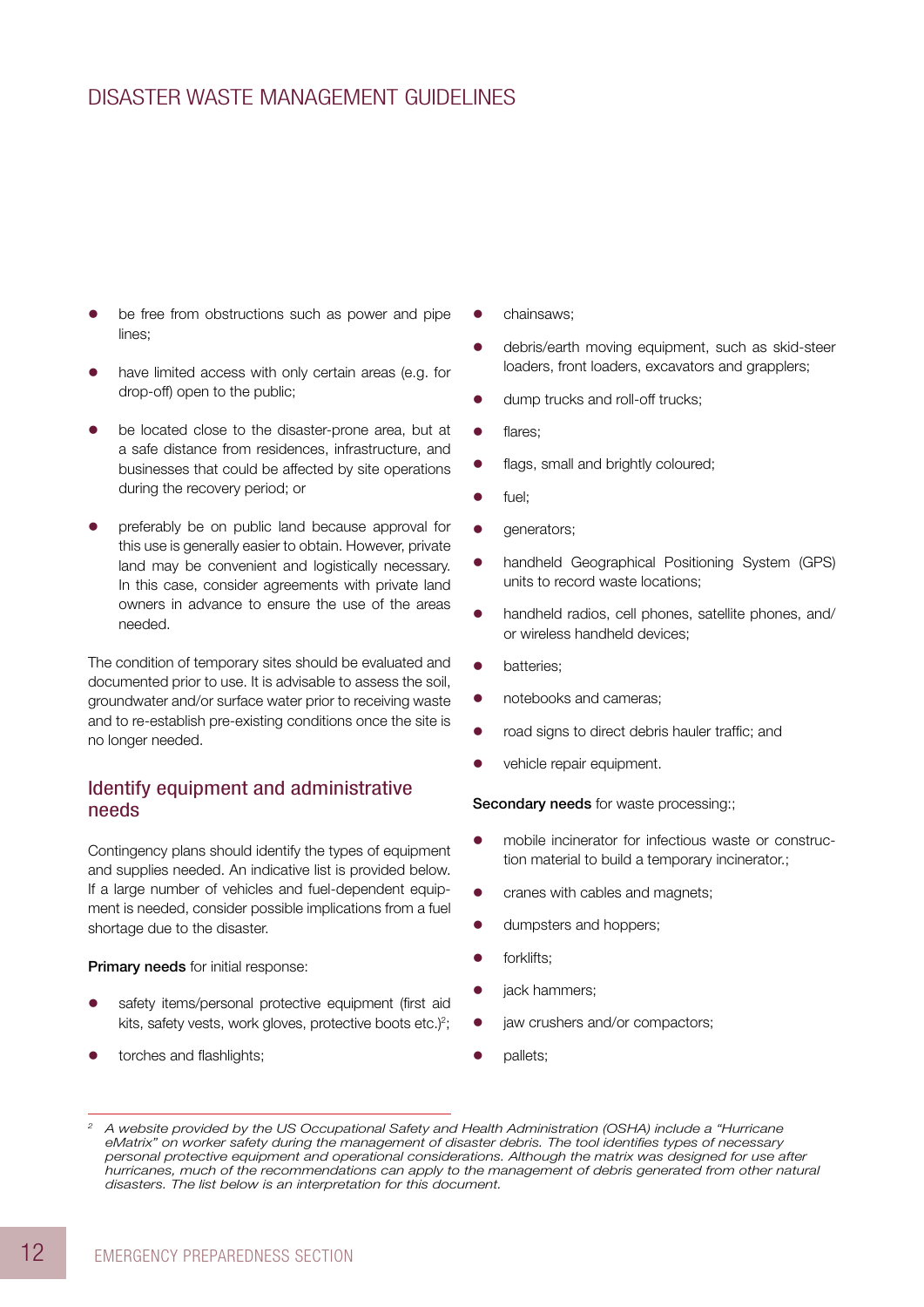- plastic sheeting;
- sealable plastic drums;
- wood grinders; and
- air quality monitoring equipment.

Tertiary needs for processing large volumes of rubble:;

- crushers:
- conveyors;
- vibrating screen sorters; and
- air curtain incinerators.

#### Administrative needs

In the aftermath of a natural disaster, communities need to increase numbers of telephone calls concerning waste management. They also need more staff to train and monitor debris collection contractors and to troubleshoot. Waste management sites require additional staff to ensure that waste is being managed properly. Cities and communities should consider cross-training their existing staff to carry out several responsibilities related to disaster response. They should also identify sources of temporary labour, which can contribute to post-disaster livelihood.

#### Pre-negotiated contracts

Pre-negotiated contracts should be considered for additional services that communities cannot provide, for example debris removal, storage, sorting, recycling, processing, marketing, and disposal. Pre-negotiated contracts will help to guarantee capacity and may result in cost savings compared to post-disaster price negotiations. Furthermore, waste management can begin more quickly than if contract negotiations are required after the natural disaster. If pre-negotiated contracts are not feasible, consider including a list of prequalified contractors from whom bids can be solicited directly after the disaster.

Mutual aid agreements may allow equipment, services, and expenses to be shared with communities that have capacity to share. Consider contacting other local governments in advance to establish mutual aid agreements.

### Communications plan

A contingency plan should include plans for internal and external communications. During recovery, communities will have to communicate with stakeholders including waste management teams, government agencies, commercial enterprises, residential waste haulers, and the public regarding waste removal. The communications plan should describe what information will be provided and how communication will occur. Elements of an internal, operational communications plan include:

- describing the chain-of-command, as well as how decisions will be communicated;
- **•** providing instructions to the debris team in order to ensure proper debris management;
- $\bullet$  distributing the contingency plan to ensure it can be implemented quickly and smoothly. electronic versions on CDs or memory sticks should be distributed as well as hard-copies in the event computers are not accessible after the disaster;
- ensuring that the debris management team is familiar with the contingency plan ahead of the disaster;
- developing a communication mechanism with relevant government agencies (e.g. police, military forces, health officials, and other emergency responders) to ensure waste is collected in a way that protects public safety;
- ensuring that the contingency plan is shared with the region, national authorities and neighbouring communities. this will ensure that the plan is accessible post-disaster; and
- **e** establishing a communication strategy with major commercial enterprises that may generate large amounts of disaster waste. this could include contact information, physical location, and a list of hazardous and nonhazardous waste that could be generated.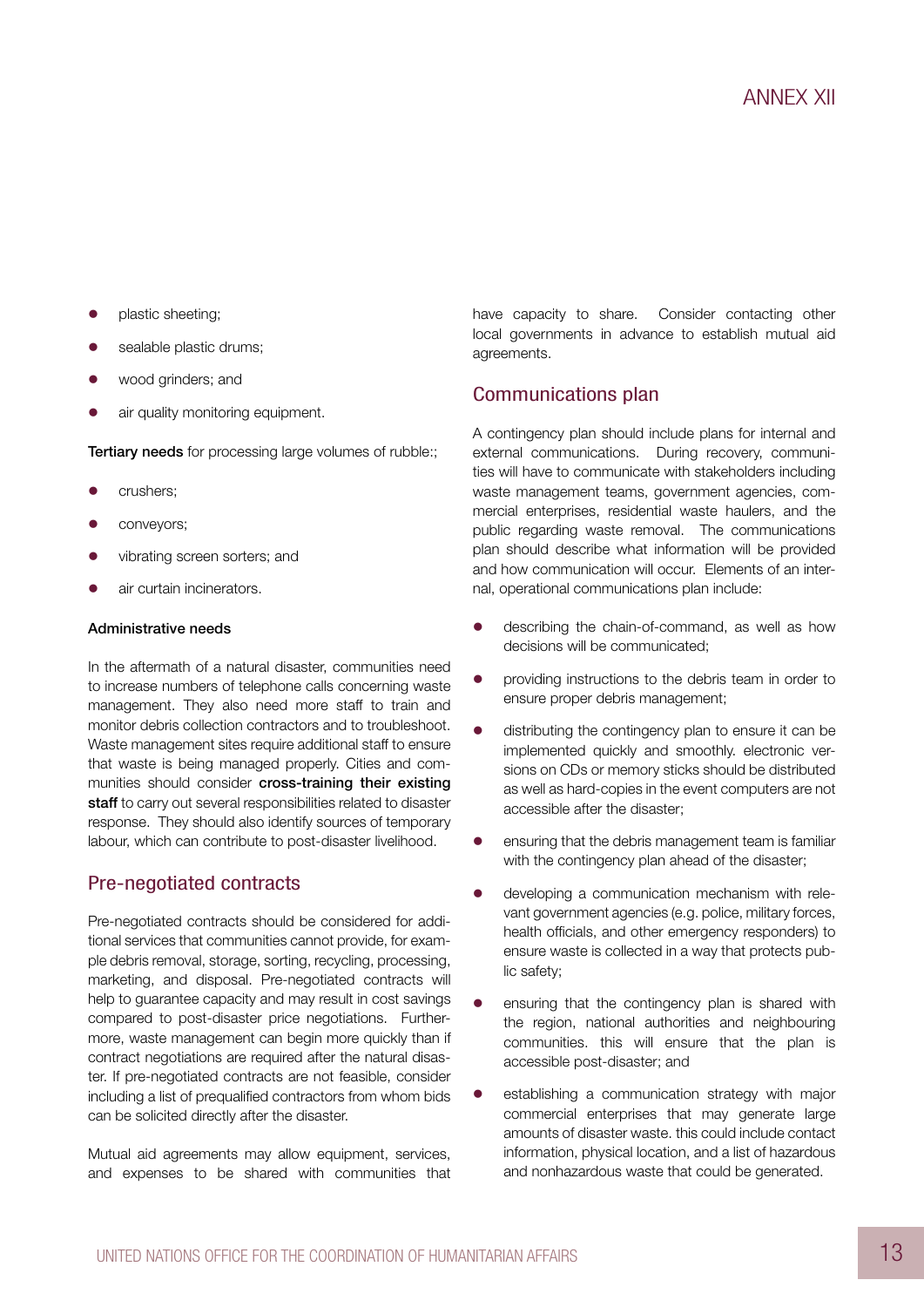### Communicating with the public

Properly informing the public is one of the most important elements in planning for disaster waste management. Citizens must understand the cleanup process, and feel ownership over it. Consider placing the contingency plan on the internet and seeking public comment, or seek comment in other ways. Allow the public to review the document and understand how debris and other management will occur before a natural disaster. This can provide time for discussion and revisions to the plan based on public concerns.

A public information programme can follow these steps:<sup>3</sup>

- 1. Identify target groups.
- 2. Establish a public information center to handle questions from the public.
- 3. Develop contact lists for the media, or refresh existing lists.
- 4. Set up, if possible, a hotline for the public to call regarding disaster waste management programmes and/or debris pickup.
- 5. Ensure coordination of outreach materials for debris management programmes with relevant authorities.
- 6. Advertise recycling and diversion programmes.
- 7. Determine the need for interpreters and translators of the contingency plan.
- 8. Produce and provide fact sheets to the public.
- 9. Develop public information campaigns.

All communication should be timely, consistent, updated, and use language that is not overly technical. Discuss the use of free public service advertising with local media companies to communicate instructions in the event of a natural disaster. Depending on the type and severity

of the natural disaster, however, a city/community might lose electricity, telephone service, radio broadcasting capability, or newspaper service. More than one method of communication should therefore be prepared.

### Create a disaster waste reduction strategy

Disaster waste reduction and prevention should be considered in the contingency plan. Full prevention may not be possible but some measures can at least reduce waste. These include an outreach programme to educate the public on how they may decrease the amount of damage that their property might suffer in a natural disaster. An evaluation of building codes and planning by local officials may be prudent and help to determine whether the community can withstand disasters anticipated in the that area. Examples of actions include:

Hurricanes. Residents can be advised to trim back yard trees on their property and remove dead or diseased trees. Utility crews can trim vegetation around power lines and remove trees that may interfere with important power and pipe lines. Outdoor belongings, such as patio furniture and grills can become projectiles and should be brought inside or secured. Advice can be given on what to do for roofs, windows and doors, screen enclosures, attic vents and other openings, home structure, the surrounding environment, and other features of a house. These measures will also help to reduce the quantity of falling branches, uprooted trees, and vegetation that can cause destruction to infrastructure.

**Earthquakes.** In some cases houses can be anchored to their foundations to help prevent them from moving. Strengthening weak walls, foundations and chimneys can prevent horizontal movement of homes and subsequent damage.

Floods. Outdoor belongings such as patio furniture and grills can be brought inside or secured outside using ground anchors or straps. Waste from drains, culverts,

*<sup>3</sup> 10 steps interpreted from "Integrated Waste Management Disaster Plan" (State of California 1997)*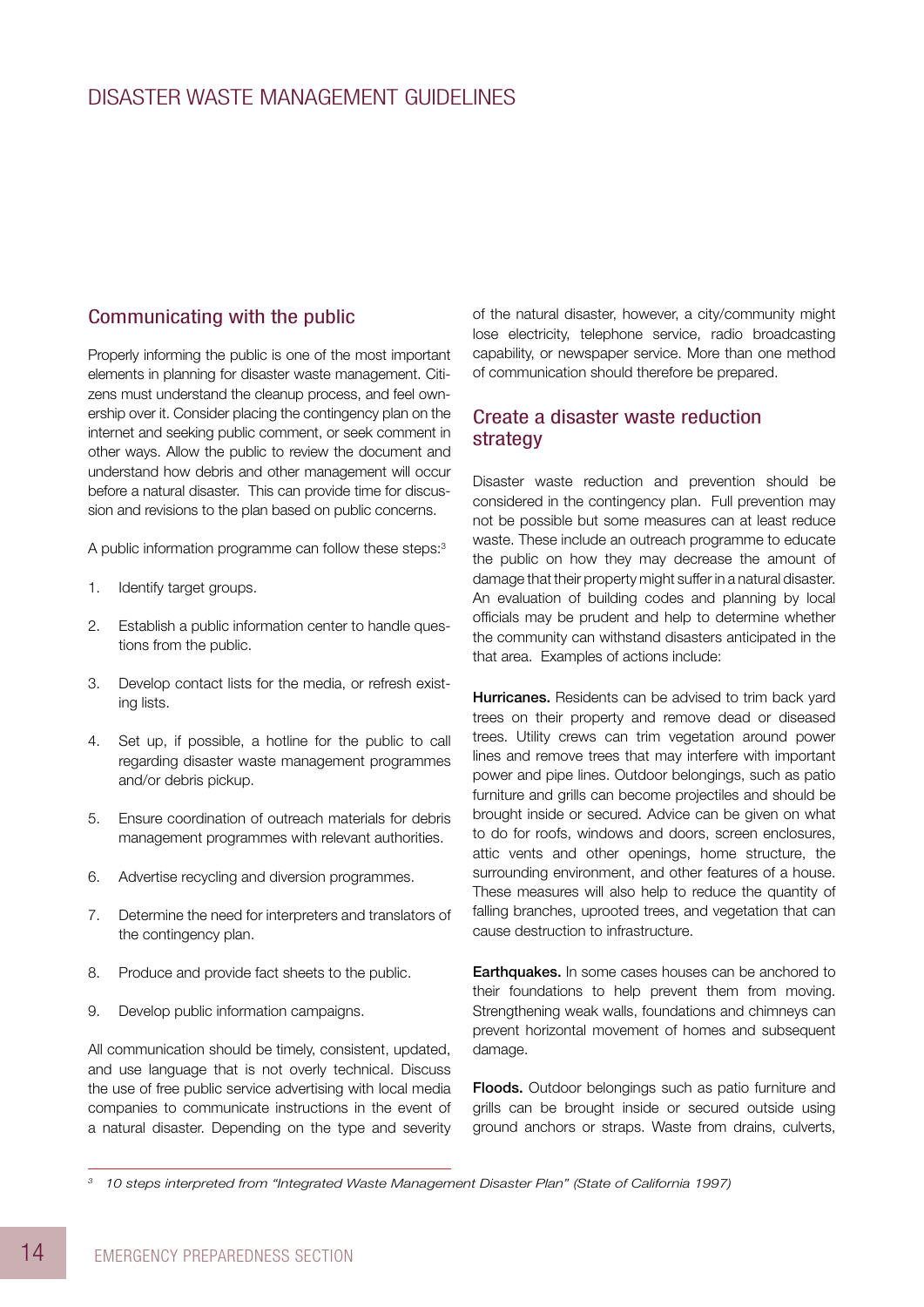streams and channels should be removed to allow floodwaters to flow freely.

Volcanoes. Volcanoes create ash and molten lava debris. Land-use and building ordinances that restrict construction in volcanic areas can reduce debris generated as a result of a volcano.

### Debris removal strategy

There are numerous ways to handle and transport waste for processing or disposal.

The main transportation options are<sup>4</sup>:

- Push mechanisms: paying a contractor to bring the debris to the treatment site; or,
- Pull mechanisms: paying per load of debris brought to the treatment site at a set rate.

During the contingency planning phase, both options should be considered since post-disaster constraints would be unknown and options would need to be left open.

If debris quantities are likely to be spread throughout a geographical area and the transportation of the waste to a single area is not feasible, then temporary storage sites can be established. These are temporary depots to which waste can be brought. Once enough waste has been collected (generally more than 1,500m<sup>3</sup>) the waste can be processed.

Non-recyclable debris such as furnishing, personal belongings, packaging, mixed waste and hazardous materials are typically disposed of at the local landfill or dumpsite.

### Harmful materials identification and hazardous waste management recommendations

Hazardous waste such as automotive and marine batteries, pesticides and their containers, explosives, lubricants, fuels and similar fluids, solvents, paint thinners and strippers and liquefied gas containers may be generated in a disaster. The contingency plan should include measures for controlling and diverting hazardous waste from general waste, including handling procedures and training. This helps to avoid the release of hazardous materials. Relevant officials should be contacted to determine if a emergency hazardous waste storage permit or other facility approval is required. All regulated hazardous wastes should be managed in an appropriate facility that complies with the local regulations.

Household items such as motor oil, automobile batteries, paints and solvents, household cleaners and drain openers, pesticides, and compressed gas tanks should be segregated for special handling. Residents can be directed to bring hazardous waste to specified locations and be advised not to mix hazardous waste with other waste.

Asbestos-containing material, such as asbestos pipe wrap, siding, ceiling tiles and other building materials may be present. There are often regulations governing the removal and management of asbestos. These may affect the demolition of buildings and waste removal. This must be considered in advance.

Regulated asbestos-containing material must be removed prior to demolition under the supervision of a qualified person. The material must be wetted throughout the process and disposed of properly. This includes labelling, proper transportation, tracking, recordkeeping, and disposal at an appropriate site. To the extent that an entity is dealing with debris from structures already demolished by a natural disaster (as opposed to human demolition), asbestos regulations may not be applicable or may be relaxed but safe procedures must nevertheless be followed.

*<sup>4</sup> "A Brief Guide to the management of Building Waste Materials in disaster response operations", a booklet developed in collaboration between ProAct Network, Shelter Centre and Disaster Waste Recovery (DWR).*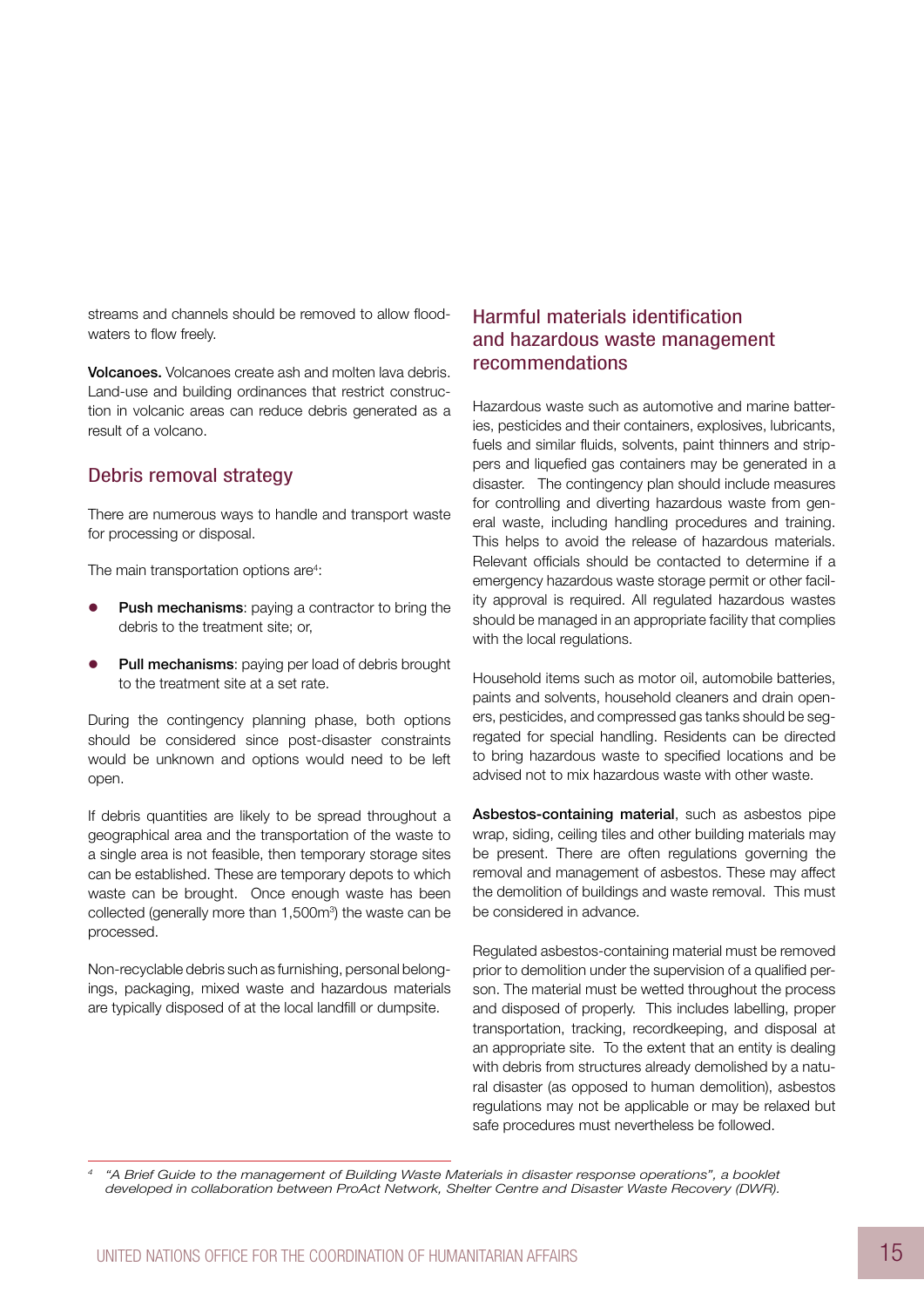## Table XII.c. Reuse and recycling options for typical disaster wastes

| <b>Waste</b><br>material | <b>Description and source</b>                                                                                   | <b>Reuse</b>                                                                             | <b>Recycle</b>                                                                                                                   |
|--------------------------|-----------------------------------------------------------------------------------------------------------------|------------------------------------------------------------------------------------------|----------------------------------------------------------------------------------------------------------------------------------|
| Food waste               | Present in camp and<br>household waste. Shrubs.<br>trees, cuttings etc can also be<br>included in this category | Limited scope for reuse                                                                  | Compost can be used to<br>supplement agricultural<br>requirements                                                                |
| <b>Plastics</b>          | Present mainly in camp and<br>household waste streams                                                           | Limited scope for reuse                                                                  | Plastics may need to be sorted into<br>various types. They can then be<br>baled or pelletized and sold                           |
| <b>Fxcreta</b>           | Excreta from camps can be<br>composted under certain<br>controlled mechanisms                                   | No scope for reuse                                                                       | Compost can be used to<br>supplement agricultural<br>requirements                                                                |
| Paper &<br>cardboard     | Present in camp and<br>household waste streams                                                                  | Limited scope for reuse<br>except as kindling                                            | Pulp the paper and cardboard with<br>subsequent dewatering. Dried pulp<br>can be compressed into briquets<br>for heating/cooking |
| Glass                    | Present in camp and<br>household waste streams                                                                  | Limited scope for reuse<br>except with thorough<br>mechanized sterilization/<br>cleaning | Can be collected and recycled<br>where facilities exist                                                                          |
|                          | Generated anywhere buildings<br>are demolished                                                                  | Reuse bricks and stones<br>for reconstruction<br>purposes                                | Concrete, bricks and stones can<br>be crushed for road base and<br>construction material                                         |
| Debris/rubble            | Timber                                                                                                          | Timber can be reused for<br>furniture making                                             | Timber can be used to make<br>charcoal for heating/cooking                                                                       |
|                          | Metals                                                                                                          | I imited reuse since<br>strength of metal cannot<br>be quaranteed                        | Scrap metal sold for smelting into<br>new metal products                                                                         |

Asbestos can be disposed at dumpsites or landfills planned for municipal solid waste and construction and demolition rubble. Such landfills should be provided with handling procedures for the asbestos-containing materials.

Power transformers may contain polychlorinated biphenols (PCBs). Transformers should therefore be mapped, and the contingency plan should include provisions for waste management personnel to notify local electric utility staff if they are damaged in a disaster. If a transformer appears to be leaking and does not have a sticker declaring that it is PCB-free, personnel should immediately notify the local environmental health office and the electric utility and restrict access to the area. In the absence of information to the contrary, it should be assumed that all transformers contain PCBs.

Storage tanks may contain hazardous substances, which can pose health, safety, and environmental risks. These should always be handled with care. If, for example, gasoline pumps or vent pipes are present near a damaged building, or if an unknown tank or cylinder is discovered, waste removal activities should be stopped, the area sealed off, and local authorities contacted for assistance.

Firearms and ammunition may be part of the waste stream and prompt collection is important to ensure safety.

### Recycling options

Recycling waste following disasters has numerous benefits:

- reduced cost of disposal and burden on disposal facilities;
- employment opportunities for affected communities; and
- recycled material can be fed back into the rehabilitation and reconstruction process.